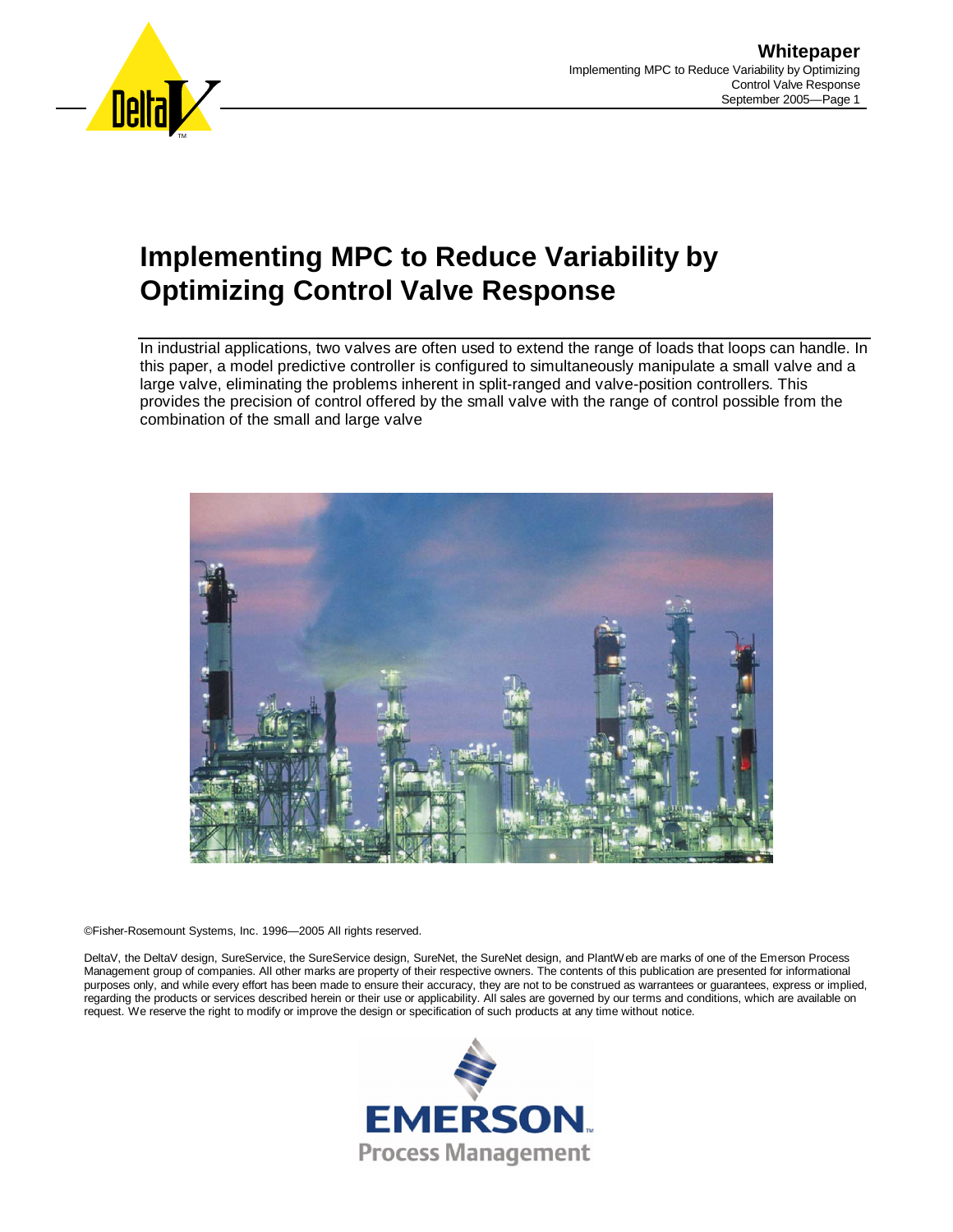

### **Contents**

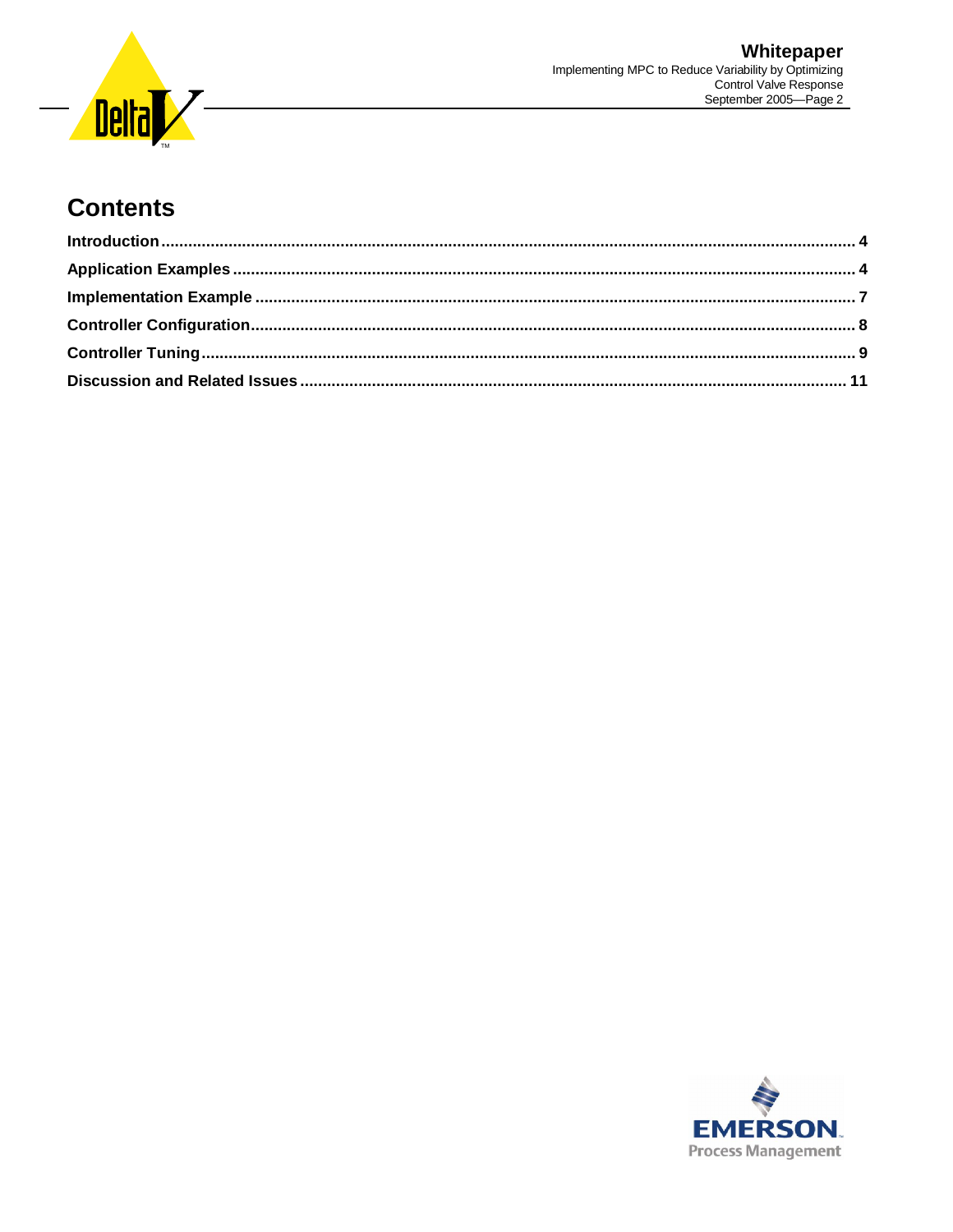

## **Figures**

| Figure 6 Trend in MPC Operate of response of DeltaV Predict to disturbances and setpoints 10 |  |
|----------------------------------------------------------------------------------------------|--|

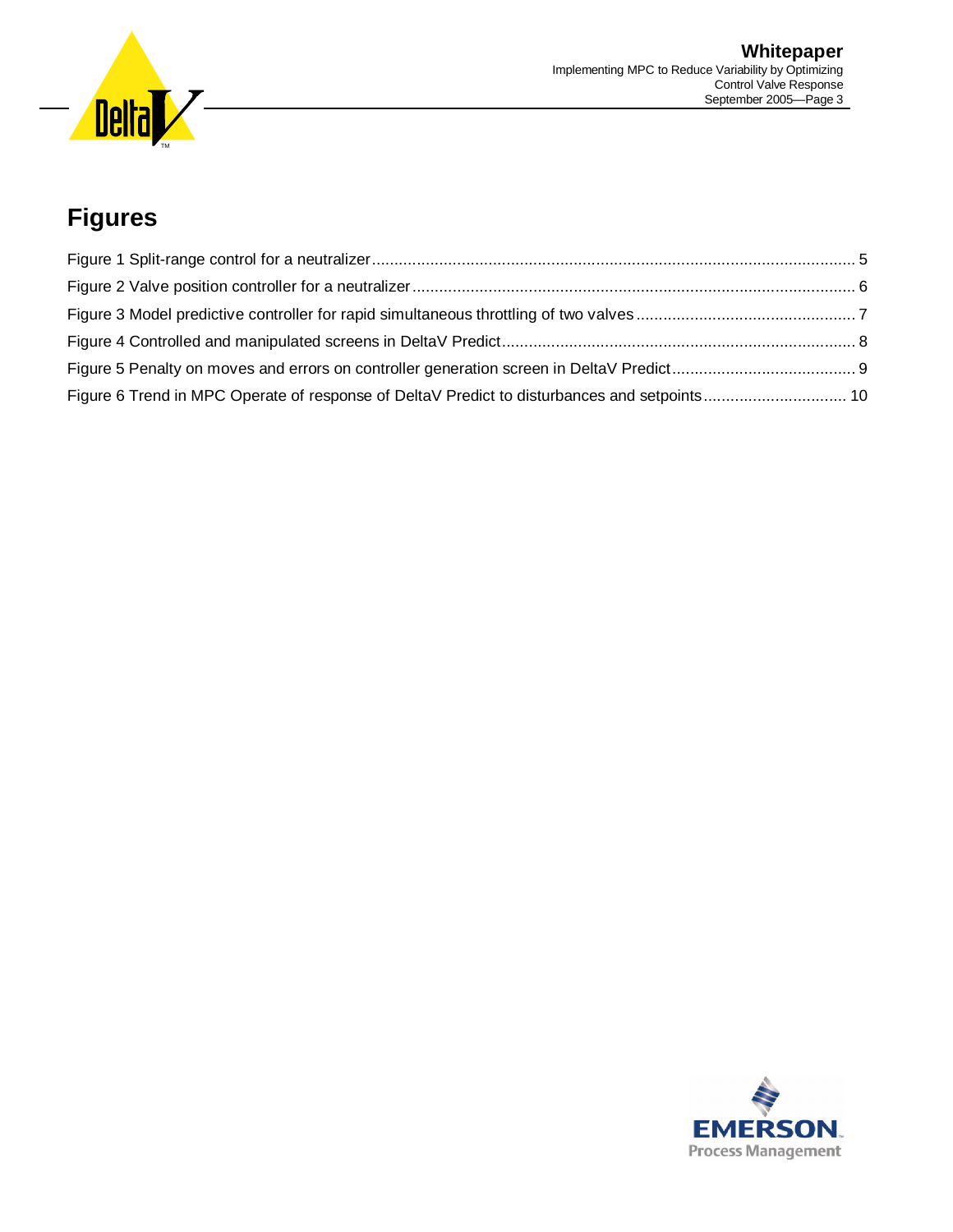

#### **Introduction**

In industrial applications, two valves are often used to extend the range of loads that loops can handle. Typically, the valves are split ranged where the small valve is throttled for low loads (low controller outputs) and the large valve is throttled for high loads (high controller outputs). A splitter block is used on the controller output to split a single controller output into set points for two set points for analog outputs. Ideally, the split range point or point of transition from the small to large valve is based on valve capacity to help linearize the loop. For example if the large valve has nine times the capacity of the small valve, the split range point should be 10% so that the small and large valves stroke from closed to wide open for a controller output of 0-10% and 10-100%, respectively.

Unfortunately, the large valve may have a larger deadband (backlash) and resolution limit (stick-slip) than the small valve because a rotary valve instead of a sliding stem valve was selected for the larger body size. Even if the large valve has the same deadband or resolution limit as the small valve, the variability introduced into the process is greater for the large valve because of its larger flow coefficient. Stick-slip causes a limit cycle in all processes and backlash causes a limit cycle in integrating or non-self-regulating processes and cascade loops.

Most loops limit cycle across the split range point because the friction is greatest when the large valve is near the closed position from the seating of the plug in sliding stem valves and the sealing of the ball or disc in rotary valves.

To address these issues, valve position controllers have been used to eliminate the split ranging. The original process PID controller output now goes to just the small valve. An integral only (I-only) valve position controller is added with the trim valve signal as its input, a mid throttle position, such as 50%, as its set point, and an output that only goes to the large valve. The valve position controller integral time is set larger than 5 times the product of the PID controller gain and integral time settings to make the interaction between the controllers negligible. Consequently, the I-only valve position controller is too slow to handle disturbances and causes a slow limit cycle from the slip-stick in the large valve.

In this application note, a model predictive controller is configured to simultaneously manipulate the small and large valve eliminating the problems inherent in split ranged and valve position controllers. This provides the precision of control offered by the small valve with the range of control possible from the combination of the small and large valve.

#### **Application Examples**

Small and large valves are used whenever there is a need to extend the rangeability of a final element. Common applications are steam header let down pressure control, jacket temperature control, and neutralizer pH control. In Figure 2, the pH controller AC1-1 output goes to a splitter block AY1-1 where it is split into separate signals for the small valve and large valve. In this application, the flow is throttled in parallel branches of the same reagent stream. For pH systems, the rangeability required for reagent flow can approach 10,000:1, which is theoretically reachable by the use of two Fisher control valves with digital positioners, where the small valve has about 1/10 the capacity of the large valve. However, the discontinuity and friction at the split range point makes this difficult to achieve in practice. Also, once the control is on the large valve, the precision of the small valve is not available.

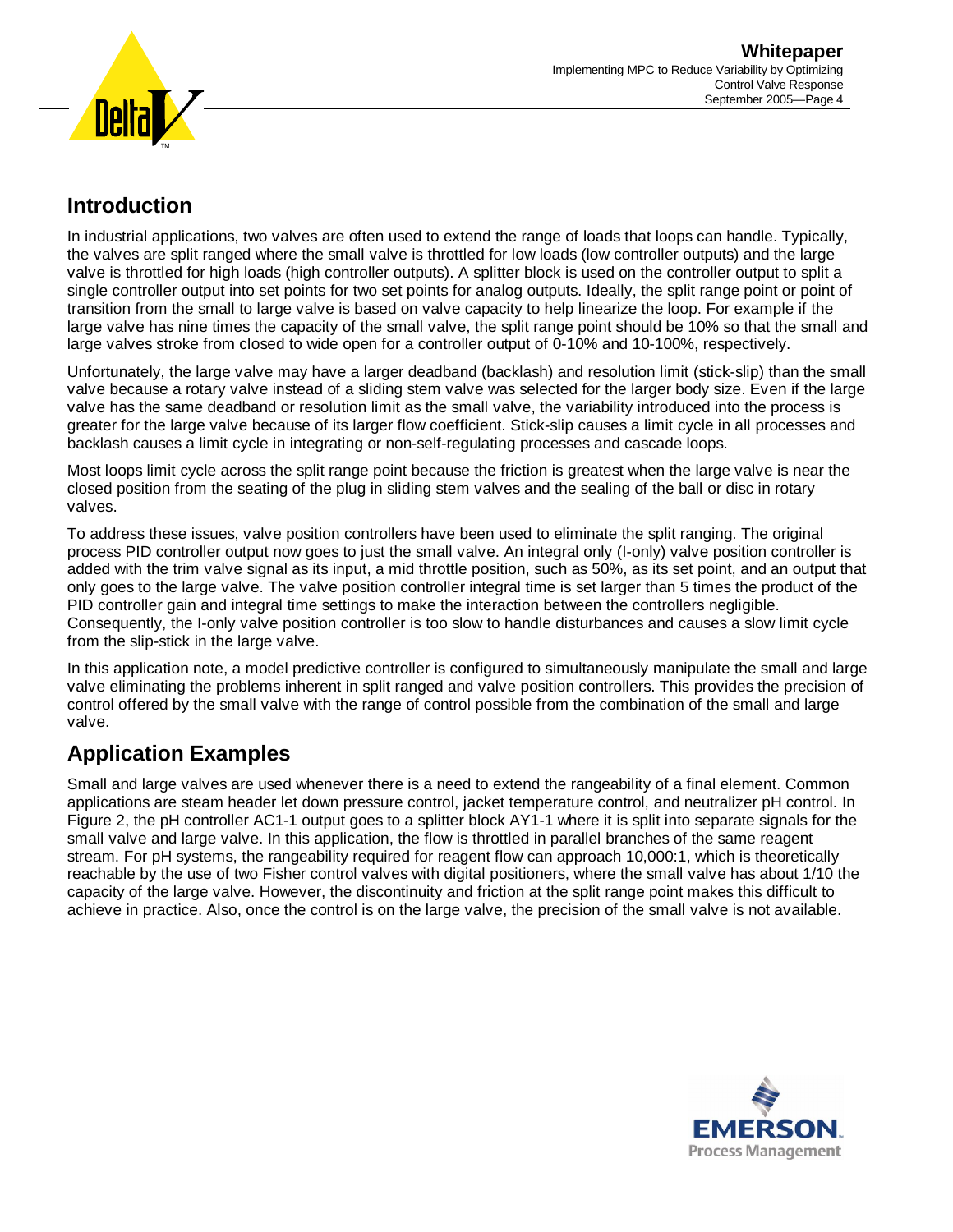





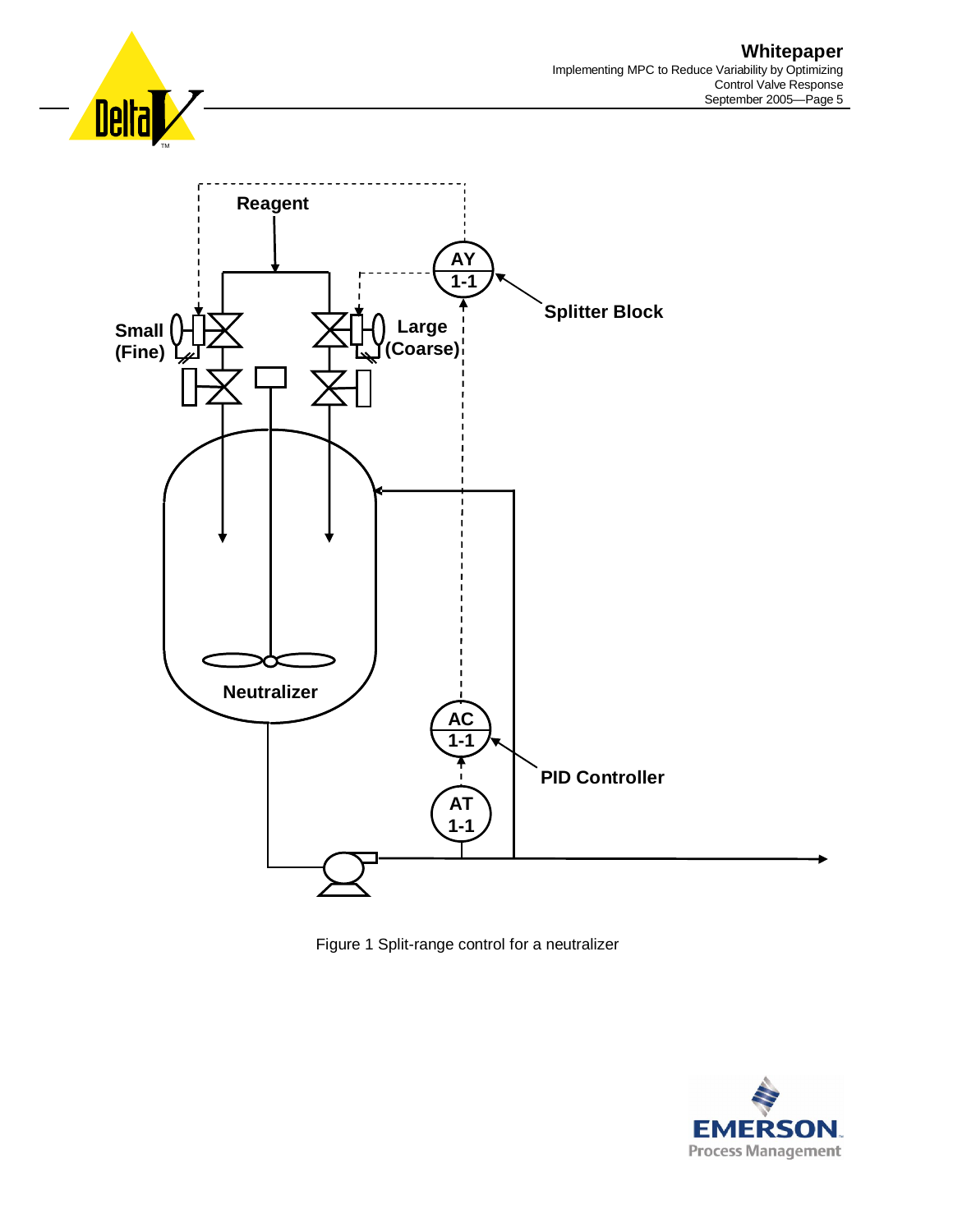



Just putting the controller in automatic even though there is no disturbance can cause a sustained oscillation (limit cycle) from valve stick-slip or valve deadband in pressure, temperature, and composition control loops. The amplitude of the limit cycle is roughly the stick-slip or half deadband multiplied by the process gain. For a pH set point on the steep portion of a titration curve, the valve resolution and deadband requirement is extraordinary and approaches the resolution of the analog card output. To get the incredible rangeability and resolution demanded in pH systems, vessels in series are used with the largest valve on the first and the smallest valve on the last vessel. To avoid the considerable cost of multiple stages of neutralization, a valve position controller is employed as shown in Figure 2.

Since the valve pressure drop is relatively constant because of the low piping and fitting friction loss associated with the low reagent flow, there is relatively little interaction in terms of pressure. There is, of course, the interaction in terms of the effect of both flows on pH. The valve position controller (ZC1-1) below has a slow integral-only control action to keep the two loops from fighting. The controlled variable (CV) of ZC1-1 is the output of the pH controller (AC1-1), which is the implied valve position of the small valve. It is not necessary to use a read back of actual valve position since ZC1-1 is only trying to return the small valve in a mid throttle range by a slow adjustment of the large valve. Unfortunately, upsets that send the small valve to its output limit take a long time to be corrected by the slow ZC1-1.



Figure 2 Valve position controller for a neutralizer

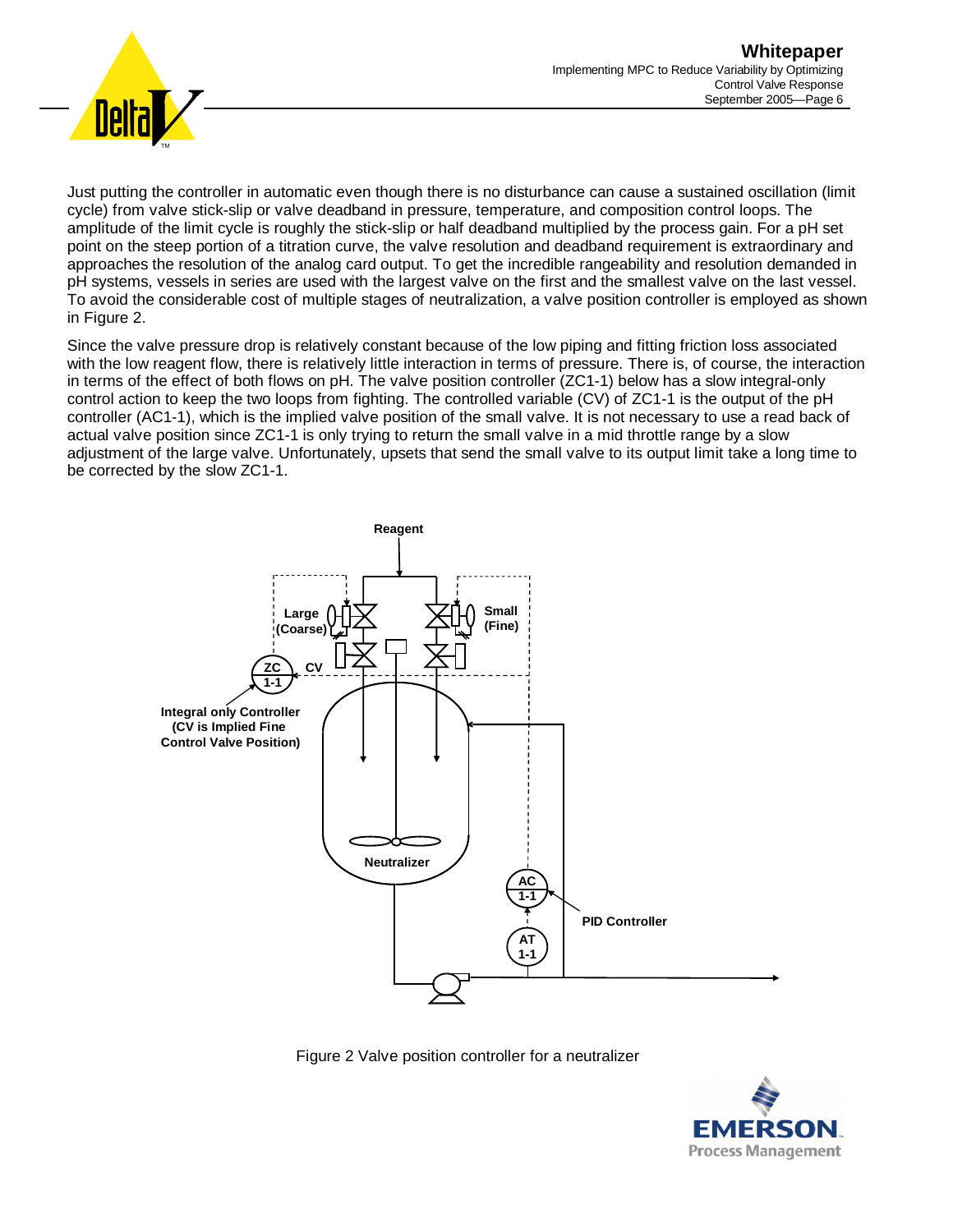

#### **Implementation Example**

A model predictive controller (MPC) can rapidly and simultaneously throttle both valves to reject disturbances or reach new set points and keep the small valve in a mid throttle range. The MPC in Figure 3 has two manipulated variables (small and large valves), one optimization variable (small valve position)., and one controlled variable (pH).

|                        |                                  | manipulated<br>variables         |                                    |  |
|------------------------|----------------------------------|----------------------------------|------------------------------------|--|
|                        | <b>MPC</b>                       | Small (Fine)<br>Reagent Valve SP | Large (Coarse)<br>Reagent Valve SP |  |
| controlled<br>variable | Small (Fine)<br>Reagent Valve SP |                                  | null                               |  |
| controlled<br>variable | Neutralizer<br>pH PV             |                                  |                                    |  |

Figure 3 Model predictive controller for rapid simultaneous throttling of two valves

The fine valve is usually faster than the coarse valve because it has a smaller actuator, which can translate to a faster pH response when the transportation and mixing delays from piping design and valve location are similar for both valves. Since the lower process gain associated with the smaller size of the trim valve introduces less variability into the process, the trim valve can be labeled the "fast low cost MV" and the coarse valve can be labeled the "slow high cost MV". The labeling of "fast' or "slow' is more appropriate for header systems where the dead time from pressurization/depressurization of the actuator and getting through the deadband of the larger valve are significantly greater than transportation or mixing delays. The labeling of "low cost" and "high cost" is true not only because of the process variability but also the raw material or energy consumption associated with the respective valves.

The MPC could have been set up for optimization of the large valve to a minimum valve position. However the set point (target) for this minimization would need to be calculated based on the installed characteristics and capacities to keep the small valve from riding its output limit. This complication is unnecessary with the MPC shown in Figure 3, which works to insure the fine valve is always available.

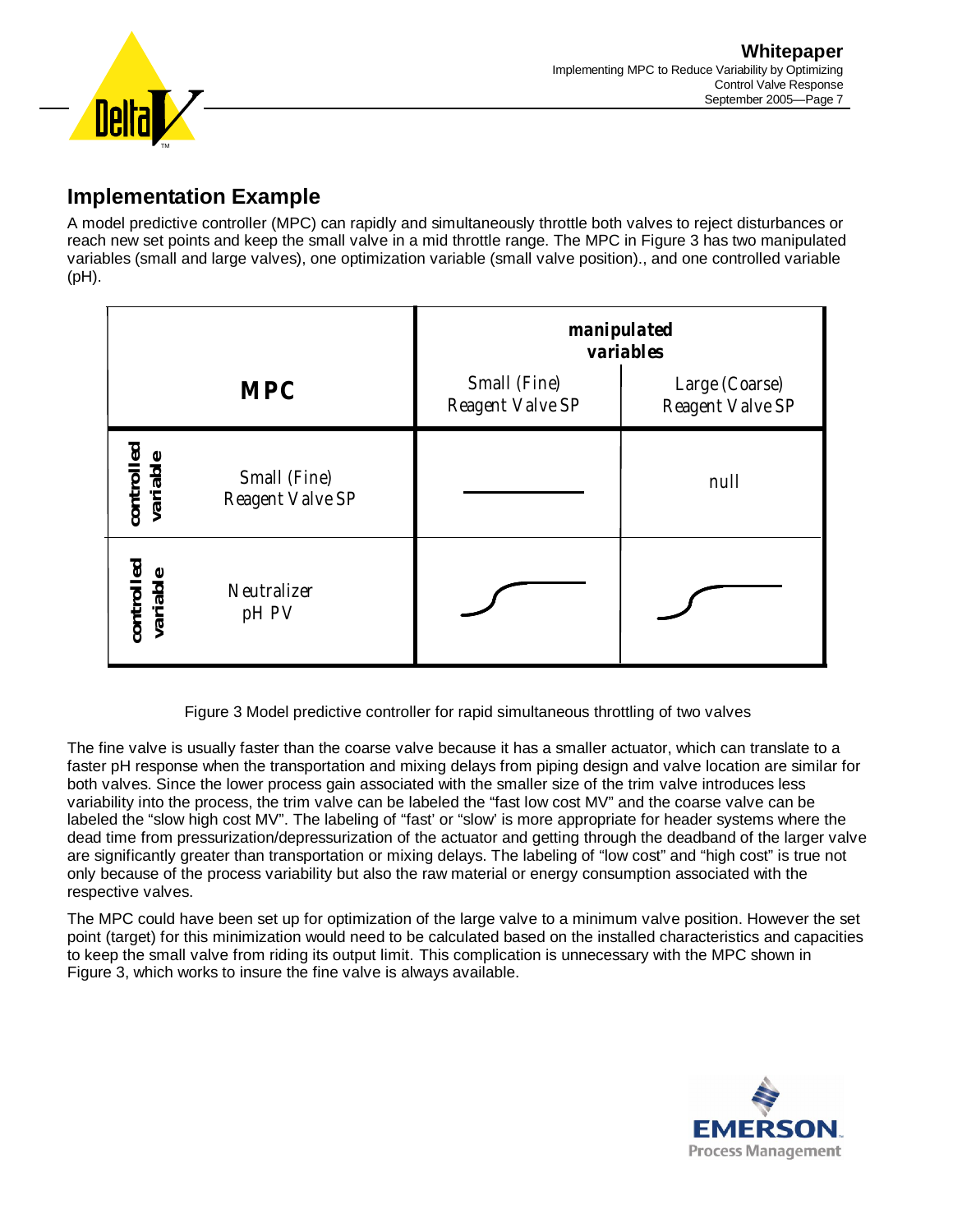

### **Controller Configuration**

In DeltaV Predict, the number of controlled variables as extensible parameters for the model predictive control block MPC1 is specified as 2 (NOF\_CNTRL=2). This gives two controlled variables (CNTRL1 and CNTRL2) and two manipulated variables (MNPLT1 and MNPLT2).

MNPLT1 is the small valve (Fast Trim MV) and MNPLT2 is the large valve (Slow Coarse MV) as shown in Manipulated screen in Figure 4. The manipulated variables MNPLT1 and MNPLT2 are wired to the RCAS\_IN or CAS\_IN set points of the analog output (AO) blocks for the valves.

CNTRL1 is the set point for the Fast Trim Valve and "Observe" is chosen in the optimization column as shown In Controlled screen in Figure 4. Since an optimization strategy has been chosen, Predict knows inherently that you want to optimize MNPLT1 for CNTRL1 and will set up a pure unity gain model automatically between these two variables. Note that the user does not need to wire back MNPLT1 to CNTRL1 or identify this model. CNTRL2 is chosen to be the process variable of importance (Critical PV) with a default of "<none>" in the optimization column. The AI block AI1-1 OUT is wired to CNTRL1.

| <b>MPC1 Properties</b> |                          |                                                     |                        |                                           |                          |                                          |                                                |  |                 |
|------------------------|--------------------------|-----------------------------------------------------|------------------------|-------------------------------------------|--------------------------|------------------------------------------|------------------------------------------------|--|-----------------|
|                        |                          | Controlled   Manipulated   Disturbance   Constraint |                        |                                           |                          |                                          |                                                |  |                 |
|                        | Name<br>CNTRL1<br>CNTRL2 | Description<br>Fast Trim Valve<br>Critical PV       | Track SP<br>No.<br>No. | SP Filter Time (secs)<br>0<br>$\mathbf 0$ | $\mathbf{0}$<br>$\theta$ | SP Low Limit SP High Limit<br>100<br>100 | Optimization<br>Observe Limit<br><none></none> |  | Close<br>Modify |
|                        |                          |                                                     |                        |                                           |                          |                                          |                                                |  |                 |

| <b>MPC1 Properties</b> |                                    |                                 |                  |            |        |
|------------------------|------------------------------------|---------------------------------|------------------|------------|--------|
| Controlled             | Manipulated Disturbance Constraint |                                 |                  |            | Close  |
| Name                   | Description                        | Maximum MV Rate (EU per second) | Low Limit        | High Limit |        |
| MNPLT1                 | Fast Trim Valve                    | 10                              | 0                | 100        |        |
| MNPLT2                 | Slow Coarse Valve                  | 10                              | $\boldsymbol{0}$ | 100        |        |
|                        |                                    |                                 |                  |            |        |
|                        |                                    |                                 |                  |            |        |
|                        |                                    |                                 |                  |            |        |
|                        |                                    |                                 |                  |            |        |
|                        |                                    |                                 |                  |            | Modify |
|                        |                                    |                                 |                  |            |        |
|                        |                                    |                                 |                  |            |        |
|                        |                                    |                                 |                  |            |        |
|                        |                                    |                                 |                  |            |        |
|                        |                                    |                                 |                  |            |        |
|                        |                                    |                                 |                  |            |        |
|                        |                                    |                                 |                  |            |        |
|                        |                                    |                                 |                  |            |        |

Figure 4 Controlled and manipulated screens in DeltaV Predict

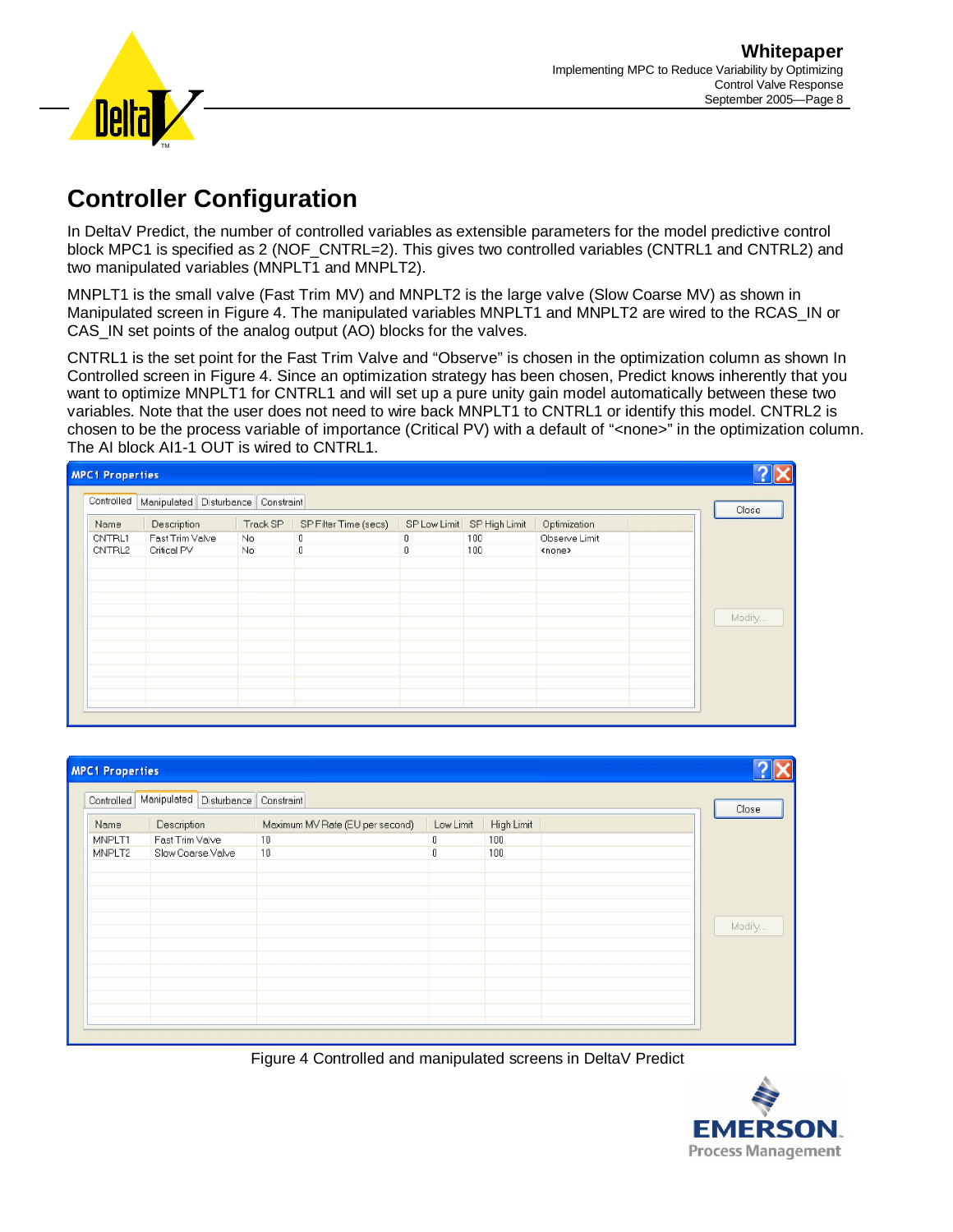

#### **Controller Tuning**

In DeltaV Predict, the Penalty on Error (PE) is significantly decreased on the "Controller Generation" screen as shown in Figure 5. In this case, the PE was lowered form 1.0 to 0.1 to make the optimization of the small (trim) valve position much less important than the control of the Critical PV at its target. A longer than normal control horizon was chosen to make the results of Predict closer to that of PredictPro. The Penalty on Move (PM) was set for each MV to the value found by the automatic tuning algorithm in Predict-Pro based on the identified process gain and dead time. If the PM for the large valve was increased beyond the setting suggested by model dynamics, it could cause saturation of the small and a slow response of the Critical PV for large upsets or big set point changes.

| <b>Controller Generation</b>             |                                                                  |                                                  |                                                |             |  |  |
|------------------------------------------|------------------------------------------------------------------|--------------------------------------------------|------------------------------------------------|-------------|--|--|
|                                          |                                                                  | Control Horizon<br>$\overline{\bigcirc}$         | $\odot$ 9                                      |             |  |  |
|                                          | Patience Factor (in seconds)                                     |                                                  | Penalty On Error<br>Type<br>Constant           | Incremental |  |  |
| CNTRL1:<br>CNTRL2:<br>CNTRL3:<br>CNTRL4: | $\overline{\mathbf{0}}$<br>0<br>$\overline{0}$<br>$\overline{0}$ |                                                  | $\overline{1}$<br>$\mathbf{1}$<br>$\mathbf{1}$ | 0.1         |  |  |
|                                          | MNPLT1:                                                          | Penalty On Move<br>Type<br>◯ Constant<br>5<br>20 | ○Decremental                                   |             |  |  |
|                                          | MNPLT2:<br>MNPLT3:<br>MNPLT4:                                    | 3<br>3                                           |                                                |             |  |  |
|                                          |                                                                  |                                                  |                                                |             |  |  |
|                                          | <b>Defaults</b>                                                  | Start                                            |                                                | Close       |  |  |

Figure 5 Penalty on moves and errors on controller generation screen in DeltaV Predict

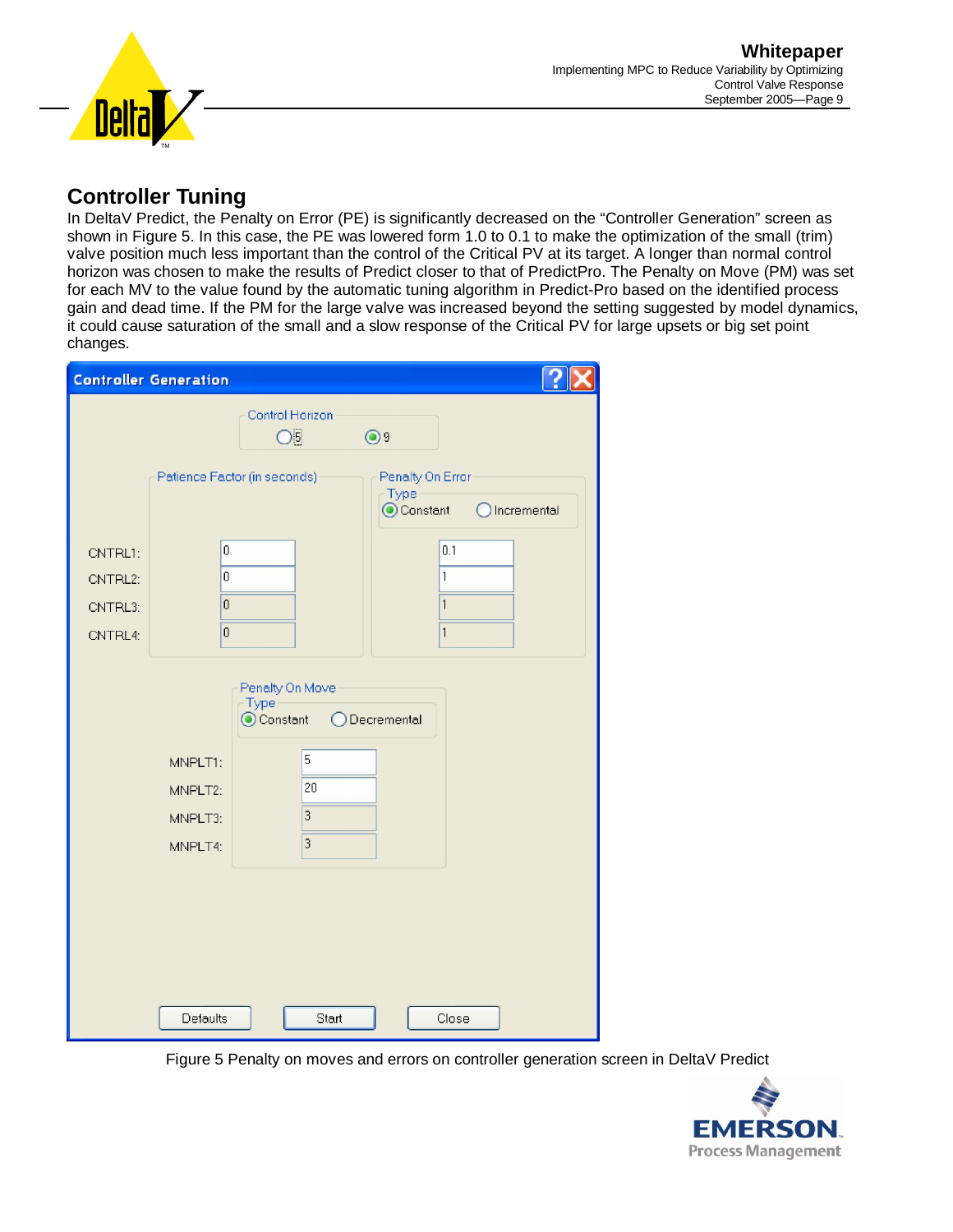

The trend chart in MPC Operate in Figure 5 shows the response for large steps in load and set points for both the critical PV and the desired optimum position for the fine (trim) valve. Notice that for the successive load upsets, the large valve moves rather quickly to a new position that enables the small valve to return to its optimum. The load rejection is smooth and fast. Similarly, for a change in the set point of the critical PV from 50% to 70%, the large (coarse) valve moves to take care of the long term need at the new set point. Finally, a set point change in the small (trim) valve position from 50 to 60% shows only a small bump to the process. Normally, the operator would not be changing the optimum trim valve position, but a set point filter could be added for the optimization variable to prevent even a small bump.



Figure 6 Trend in MPC Operate of response of DeltaV Predict to disturbances and setpoints